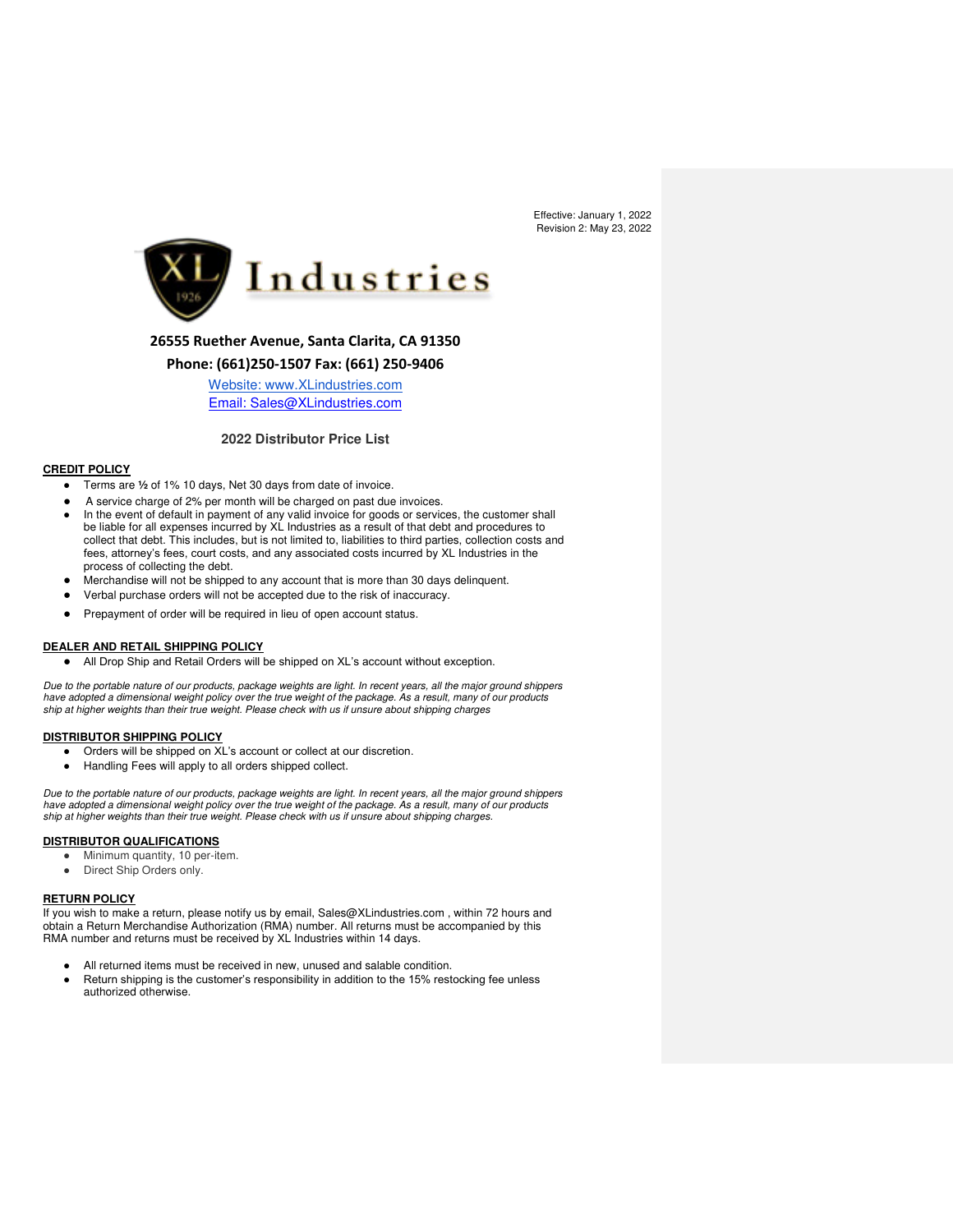

| Part                       | <b>Description</b>                                                           | Distributor  | <b>Suggested</b> |
|----------------------------|------------------------------------------------------------------------------|--------------|------------------|
| <b>Number</b>              |                                                                              | <b>Price</b> | <b>Retail</b>    |
|                            | Ladder Racks (All Ladder Rack Value Bundles come with extensions & shelves)  |              |                  |
| 1250                       | One 52.5" Ladder Rack Value Bundle w/3 1259's & 10.5" Extension              | \$145.60     | \$224.00         |
|                            | Set of two 52.5" Ladder Rack Value Bundle w/6 1259's & two 10.5"             |              |                  |
| 1250-2                     | Ext.                                                                         | \$291.20     | \$448.00         |
| 1250-3                     | Set of three 52.5" Ladder Rack Value Bundle w/9 1259's & three 10.5"<br>Ext. | \$436.80     | \$672.00         |
| 1251                       | One 52.5" Ladder Rack Value Bundle w/3 1257's & 10.5" Extension              | \$122.20     | \$188.00         |
| 1251-2                     | Set of two 52.5" Ladder Rack Value Bundle w/6 1257's & two 10.5"<br>Ext.     | \$244.40     | \$376.00         |
| 1251-3                     | Set of three 52.5" Ladder Rack Value Bundle w/9 1257's & three 10.5"<br>Ext. | \$366.60     | \$564.00         |
| 1252                       | One 63" Ladder Rack Value Bundle w/3 1257's & 22" Extension                  | \$138.45     | \$213.00         |
| 1252-2                     | Set of two 63" Ladder Rack Value Bundle w/6 1257's & two 22" Ext.            | \$309.40     | \$476.00         |
| 1252-3                     | Set of three 63" Ladder Rack Value Bundle w/9 1257's & three 22" Ext.        | \$415.35     | \$639.00         |
| 1254                       | One 63" Ladder Rack Value Bundle w/3 1259's & 22" Extension                  | \$161.85     | \$249.00         |
| 1254-2                     | Set of two 63" Ladder Rack Value Bundle w/6 1259's & two 22" Ext.            | \$323.70     | \$498.00         |
| 1254-3                     | Set of three 63" Ladder Rack Value Bundle w/9 1259's & three 22" Ext.        | \$485.55     | \$747.00         |
| 1255                       | One 75" Ladder Rack Value Bundle w/3 1257's and 22" Extension                | \$154.70     | \$238.00         |
| 1255-2                     | Set of two 75" Ladder Rack Value Bundle w/6 1257's and two 22" Ext.          | \$309.40     | \$476.00         |
| 1255-3                     | Set of three 75" Ladder Rack Value Bundle w/9 1257's and three 22"<br>Ext.   | \$464.10     | \$714.00         |
| 1256                       | One 75" Ladder Rack Value Bundle w/3 1259's and 22" Extension                | \$178.10     | \$274.00         |
| 1256-2                     | Set of two 75" Ladder Rack Value Bundle w/6 1259's and two 22" Ext.          | \$356.20     | \$548.00         |
| 1256-3                     | Set of three 75" Ladder Rack Value Bundle w/9 1259's and three 22"<br>Ext.   | \$534.30     | \$822.00         |
| <b>Individual Products</b> |                                                                              |              |                  |
| 1230                       | 42.5" Ladder Rack Base Only                                                  | \$84.50      | \$130.00         |
| 1231                       | 56" Ladder Rack Base Only                                                    | \$117.00     | \$180.00         |
| 1257                       | Standard Ladder Shelf (8"x 12")                                              | \$27.30      | \$42.00          |
| 1257-2                     | 2 Standard Ladder Shelves (8"x 12")                                          | \$54.60      | \$84.00          |
| 1257-3                     | 3 Standard Ladder Shelves (8"x 12")                                          | \$81.90      | \$126.00         |
| 1257-4                     | 4 Standard Ladder Shelves (8"x 12")                                          | \$109.20     | \$168.00         |
| 1257-10                    | 10 Standard Ladder Shelves (8"x 12")                                         | \$273.00     | \$420.00         |

**Ladder Racks continued on** *the next page…*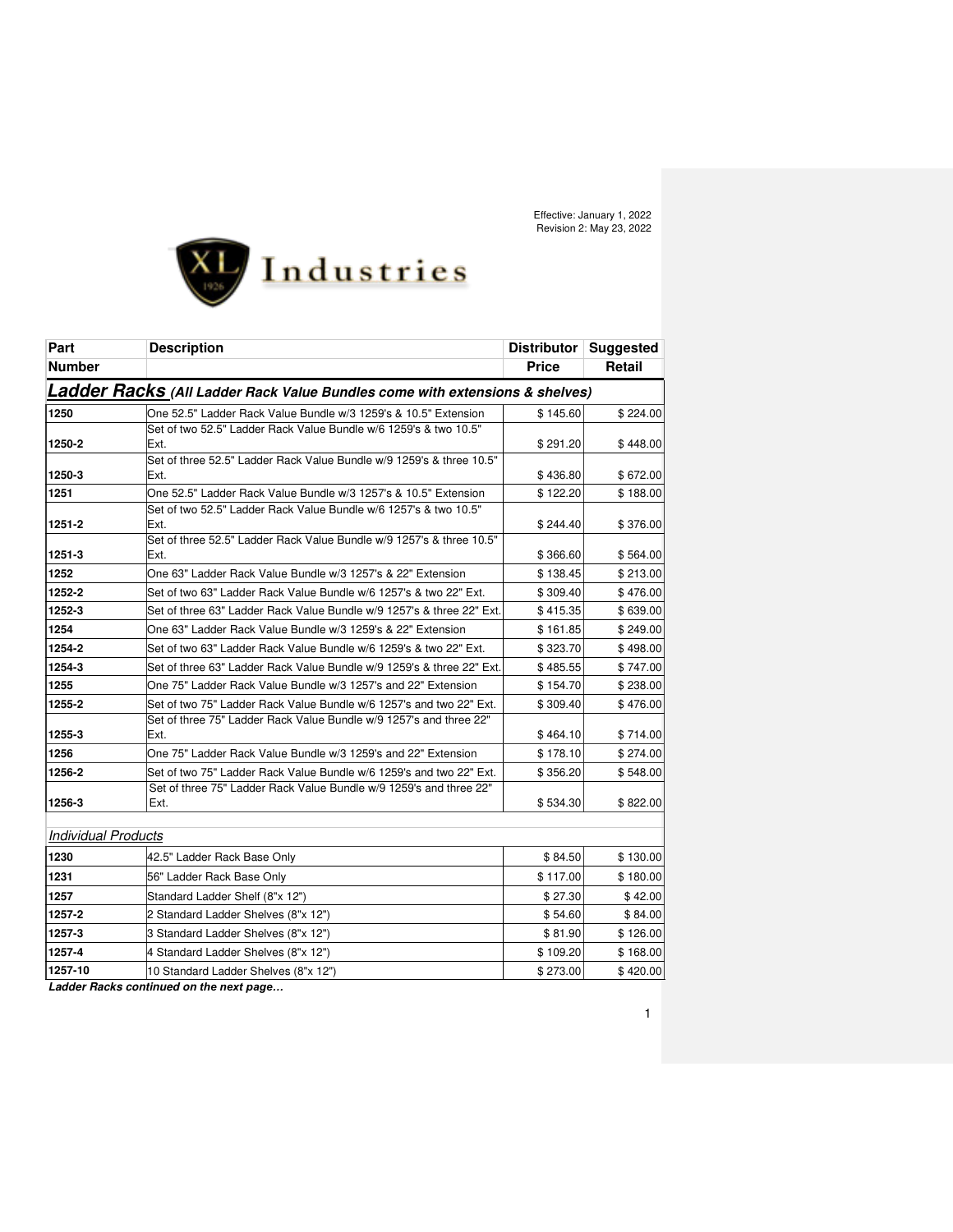

| Part                          | <b>Description</b>                                       |              | Distributor   Suggested |
|-------------------------------|----------------------------------------------------------|--------------|-------------------------|
| <b>Number</b>                 |                                                          | <b>Price</b> | Retail                  |
|                               | <b>Ladder Racks Individual Products Continued</b>        |              |                         |
| 1258                          | Ladder Rack Spray Bracket (fits on all Ladder Racks)     | \$24.70      | \$38.00                 |
| 1259                          | Large Ladder Shelf (8"x 18")                             | \$35.10      | \$54.00                 |
| 2625                          | Carrying Case for one or two #1251 or #1252              | \$65.00      | \$100.00                |
| 2627                          | Carrying Case for one or two #1255                       | \$70.85      | \$109.00                |
| 2532                          | Carrying Case for up to sixteen #1257 Shelves only       | \$52.00      | \$80.00                 |
| 40723                         | 10.5" Ladder Rack Extension only                         | \$37.70      | \$58.00                 |
| 40725                         | 22" Ladder Rack Extension only                           | \$44.85      | \$69.00                 |
|                               | <b>Register Stands/Lecterns</b>                          |              |                         |
| 2111                          | Pedestal/Portable Register Stand                         | \$171.60     | \$264.00                |
| 2112                          | Pedestal/Portable Register Stand w/Case                  | \$208.65     | \$321.00                |
|                               |                                                          |              |                         |
| 2011                          | Adjustable/Pedastal/Portable Register Stand              | \$175.50     | \$270.00                |
| 2012                          | Adjustable/Pedastal/Portable Register Stand w/Case       | \$214.50     | \$330.00                |
| 2311                          | Standard Folding Register Stand                          | \$183.95     | \$283.00                |
| 2312                          | Standard Folding Register Stand w/Case                   | \$224.25     | \$345.00                |
|                               |                                                          |              |                         |
| 3310                          | Deluxe Folding Register Stand-Black Stand                | \$299.65     | \$461.00                |
| 3311                          | Deluxe Folding Register Stand-Gold Stand                 | \$299.65     | \$461.00                |
| 3312                          | Deluxe Folding Register Stand-Black w/Case               | \$356.85     | \$549.00                |
| 3313                          | Deluxe Folding Register Stand-Gold w/Case                | \$356.85     | \$549.00                |
| <b>Individual Accessories</b> |                                                          |              |                         |
| 2551                          | Carrying Case for #2111                                  | \$47.45      | \$73.00                 |
| 2550                          | Carrying Case for #2011                                  | \$52.65      | \$81.00                 |
| 2552                          | Carrying Case for #2311                                  | \$57.20      | \$88.00                 |
| 3552                          | Carrying Case for #3310 or #3311                         | \$64.35      | \$99.00                 |
|                               | <b>Deluxe "D" Stands</b>                                 |              |                         |
| 1638                          | Set of two Deluxe D-3 Display Stands w/8" Tops (24"-38") | \$161.20     | \$248.00                |

*Deluxe "D" Stands continued onto the next page…*

# **Commented [1]:** so are notes

**Commented [2]:** Everything I try to edit is taking so much time ... the computer is not responding correctly...responding exceptionally slow.

**Commented [3]:** Why is Item 1638 Retail price highlighted?

**Commented [4]:** because there this note is attached to<br>it. It wont show up when printing or exporting as a<br>pdf. I advise using google chrome if you are not<br>already. Its either your connection or your computer is<br>overloade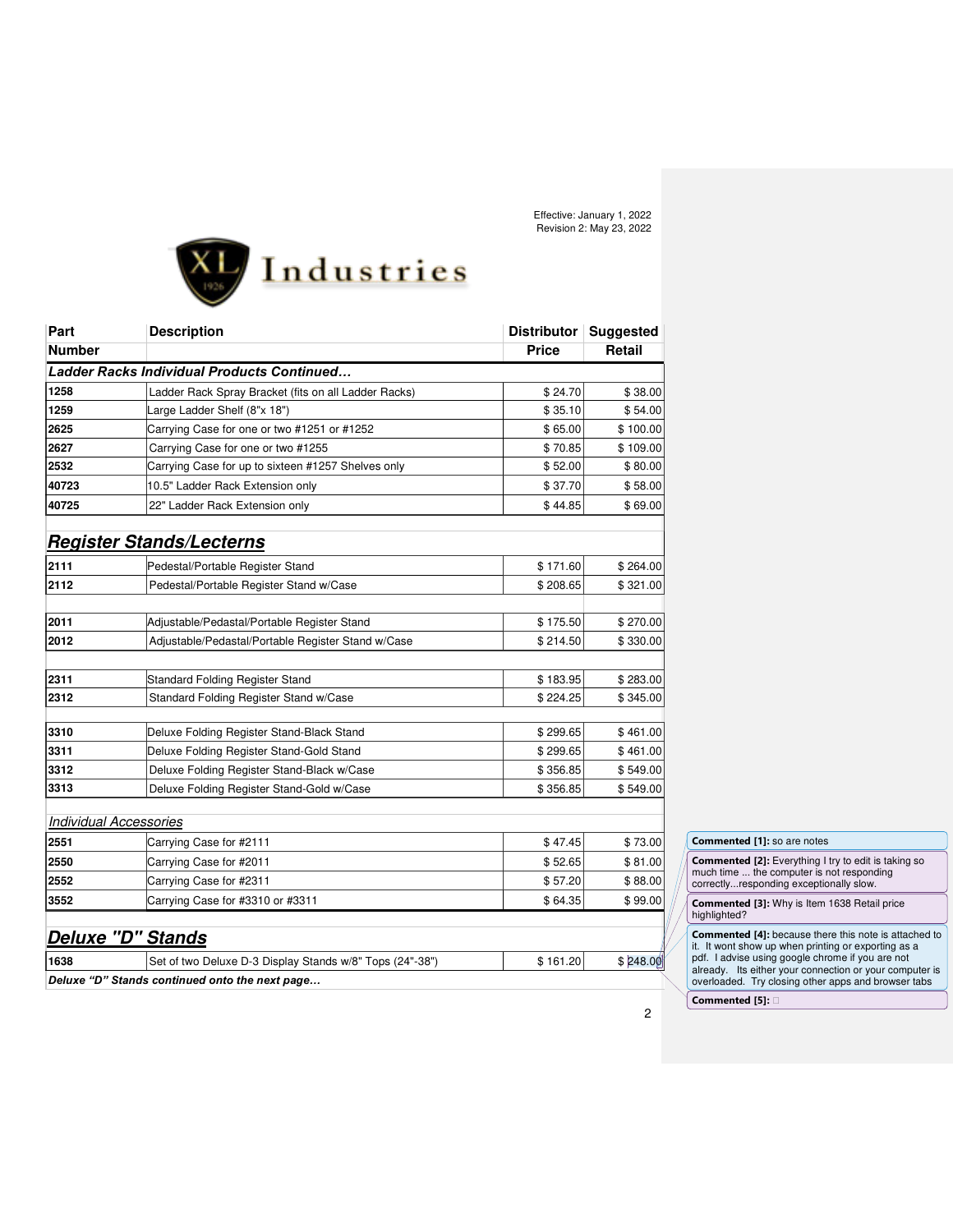

| Part                          | <b>Description</b>                                        | <b>Distributor</b> | <b>Suggested</b> |
|-------------------------------|-----------------------------------------------------------|--------------------|------------------|
| <b>Number</b>                 |                                                           | <b>Price</b>       | Retail           |
|                               | <b>Deluxe "D" Stands continued</b>                        |                    |                  |
| 1639                          | Set of two Deluxe D-3 Display Stands w/12" Tops (24"-38") | \$167.70           | \$258.00         |
| 1648                          | Set of two Deluxe D-4 Display Stands w/8" Tops (37"-62")  | \$184.60           | \$284.00         |
| 1649                          | Set of two Deluxe D-4 Display Stands w/12" Tops (37"-62") | \$192.40           | \$296.00         |
|                               |                                                           |                    |                  |
| <b>Value Bundles</b>          |                                                           |                    |                  |
| 1666                          | 8" Top D-66 Bundle (3 each #1638 & #1648)                 | \$463.45           | \$713.00         |
| 1677                          | 12" Top D-77 Bundle (3 each #1639 & #1649)                | \$481.00           | \$740.00         |
| <b>Individual Accessories</b> |                                                           |                    |                  |
| 1318                          | Platform Shelf O-1 Attachment (18")                       | \$51.35            | \$79.00          |
| 1608                          | Additional 8" Top                                         | \$14.30            | \$22.00          |
| 1612                          | Additional 12" Top                                        | \$20.80            | \$32.00          |
| 2531                          | Carrying Case for Six Deluxe Stands                       | \$61.10            | \$94.00          |
| 2532                          | Carrying Case for "D" Tops (8" or 12")                    | \$52.00            | \$80.00          |
|                               |                                                           |                    |                  |
|                               | <b>Deluxe "O" Combo Stands</b>                            |                    |                  |
| 1403                          | Set of two Deluxe O-3 Combo Stands (adjusts 42"-73")      | \$205.40           | \$316.00         |
| 1404                          | Set of two Deluxe O-4 Combo Stands (adjusts 53"-96")      | \$221.00           | \$340.00         |
| 1405                          | Set of two Deluxe O-5 Combo Stands (40"-no adjustment)    | \$170.30           | \$262.00         |
| 1406                          | Set of two Deluxe O-6 Combo Stands (52"-no adjustment)    | \$178.10           | \$274.00         |
| <b>Value Bundles</b>          |                                                           |                    |                  |
|                               |                                                           |                    |                  |
| 1413                          | Short O-3 Bundle (1 #1403 w/ 3 #1318)                     | \$211.90           | \$326.00         |
| 1414                          | Tall O-4 Bundle (1 #1404 w/ 4 #1318)                      | \$254.15           | \$391.00         |
| 1415                          | Fixed 40" O-5 Bundle (1 #1405 w/3 #1318)                  | \$199.55           | \$307.00         |
| 1416                          | Fixed 52" O-6 Bundle (1 #1406 w/4 #1318)                  | \$242.45           | \$373.00         |
| <b>Individual Accessories</b> |                                                           |                    |                  |
| 1318                          | Platform Shelf O-1 Attachment (18")                       | \$51.35            | \$79.00          |
| 2513                          | Carrying Case for #1413 or #1415                          | \$61.10            | \$94.00          |
| 2514                          | Carrying Case for #1414 or #1416                          | \$65.65            | \$101.00         |
|                               |                                                           |                    |                  |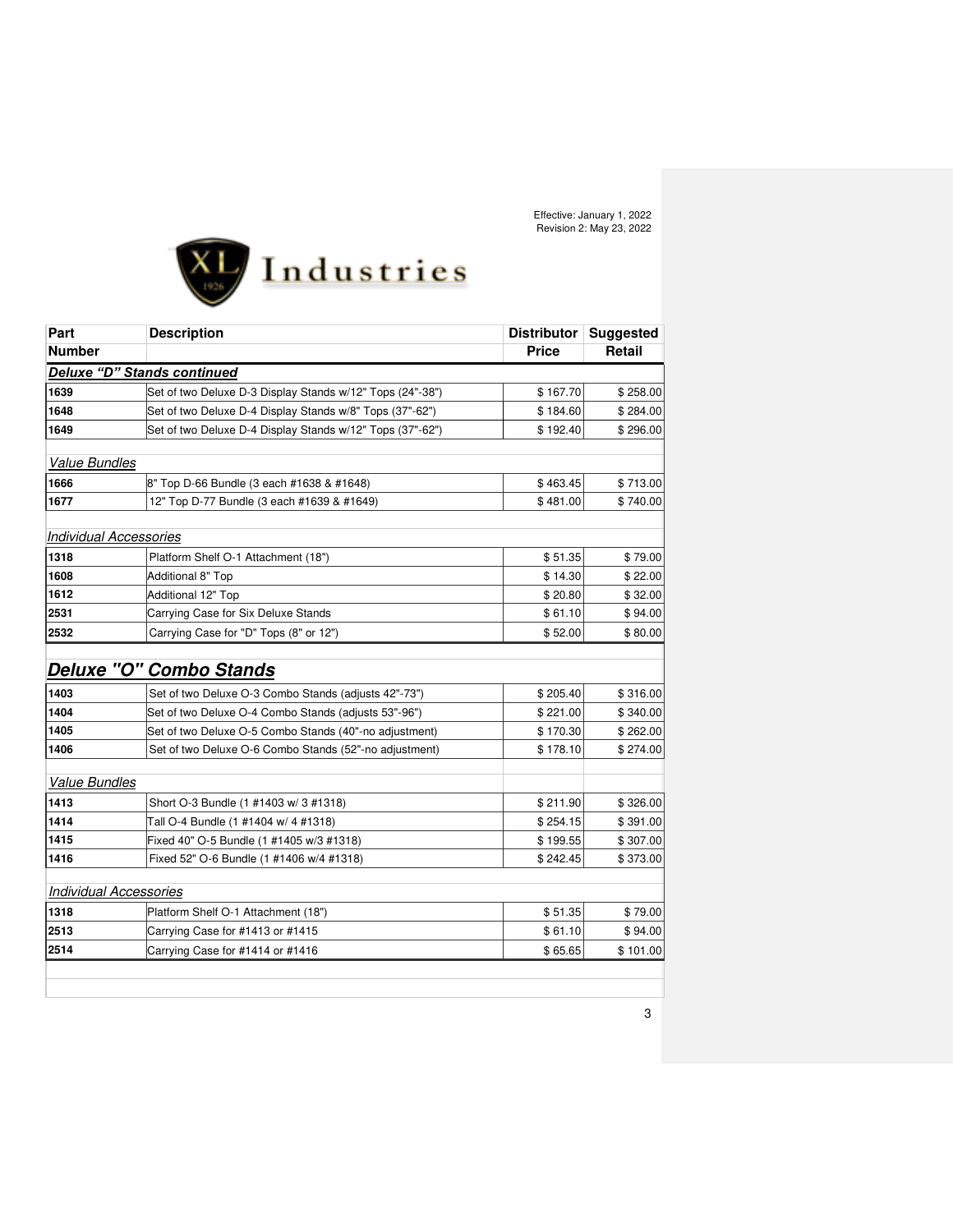

| Part                          | <b>Description</b>                                 | Distributor  | <b>Suggested</b> |
|-------------------------------|----------------------------------------------------|--------------|------------------|
| <b>Number</b>                 |                                                    | <b>Price</b> | Retail           |
|                               | <b>Standard "G" Combo Stands</b>                   |              |                  |
| 1724                          | Set of two Standard G-1 Combo Stands (27"-44")     | \$132.60     | \$204.00         |
| 1732                          | Set of two Standard G-2 Combo Stands (37"-64")     | \$140.40     | \$216.00         |
| 1740                          | Set of two Standard G-3 Combo Stands (47"-84")     | \$74.10      | \$114.00         |
| <b>Value Bundles</b>          |                                                    |              |                  |
| 1743                          | Assorted G-13 Combos (2 of each size)              | \$382.85     | \$589.00         |
| 1770                          | Large G-30 Combos (6 #1740)                        | \$406.25     | \$625.00         |
| <b>Individual Accessories</b> |                                                    |              |                  |
| 2541                          | Case for Six Standard Combo Stands                 | \$61.10      | \$94.00          |
|                               |                                                    |              |                  |
|                               | <b>Folding Top "L" Stands</b>                      |              |                  |
| 1501                          | Set of two Small Folding Top L-1 Stands (14"-20")  | \$133.90     | \$206.00         |
| 1502                          | Set of two Medium Folding Top L-2 Stands (23"-37") | \$153.40     | \$236.00         |
| 1503                          | Set of two Large Folding Top L-3 Stands (34"-58")  | \$161.20     | \$248.00         |
| <b>Value Bundles</b>          |                                                    |              |                  |
| 1523                          | Large Folding Top L-23 Set (6 #1503)               | \$436.15     | \$671.00         |
| 1533                          | Assorted Folding Top L-33 Set (2 ea.)              | \$403.00     | \$620.00         |
| <b>Individual Accessories</b> |                                                    |              |                  |
| 2521                          | Case for Any Six Folding Top Stands                | \$61.10      | \$94.00          |
|                               |                                                    |              |                  |
|                               | <b>Expansion "A" Racks</b>                         |              |                  |
| 1031                          | 3-Rail Expansion A-3 Rack (30"x 62")               | \$233.35     | \$359.00         |
| 1051                          | 5-Rail Expansion A-5 Rack (50"x 62")               | \$313.95     | \$483.00         |
| 1071                          | 7-Rail Expansion A-7 Rack (70"x 62")               | \$397.15     | \$611.00         |
| <b>Individual Accessories</b> |                                                    |              |                  |
| 1023                          | 'D" Basket Shelf                                   | \$68.25      | \$105.00         |
| 1032                          | 30" Height Extension for #1031                     | \$98.15      | \$151.00         |
|                               | Expansion "A" Racks continued onto the next page   |              |                  |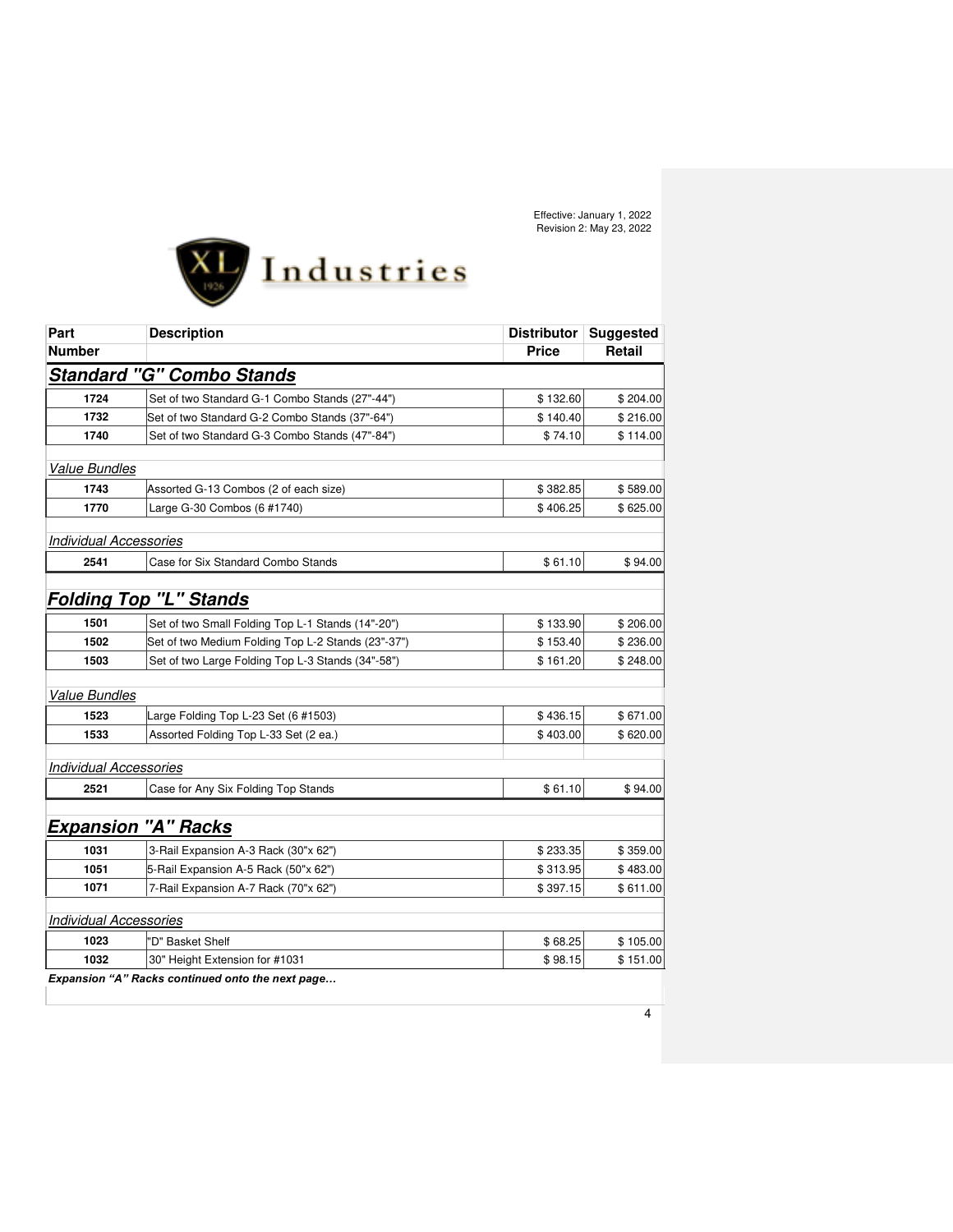

| Part                          | <b>Description</b>                                          | <b>Distributor</b> | <b>Suggested</b> |
|-------------------------------|-------------------------------------------------------------|--------------------|------------------|
| <b>Number</b>                 |                                                             | <b>Price</b>       | Retail           |
|                               | <b>Expansion "A" Racks Individual Accessories continued</b> |                    |                  |
| 1052                          | 30" Height Extension for #1051                              | \$142.35           | \$219.00         |
| 1072                          | 30" Height Extension for #1071                              | \$185.90           | \$286.00         |
| 2501                          | Case for Any Expansion Rack & Ext.                          | \$93.60            | \$144.00         |
| <b>Value Bundles</b>          |                                                             |                    |                  |
| 1033                          | 3-Rail Set (2 #1031 & 2 #1032)                              | \$629.85           | \$969.00         |
| 1053                          | 5-Rail Set (2 #1051 & 2 #1052)                              | \$867.10           | \$1,334.00       |
| 1073                          | 7-Rail Set (2 #1071 & 2 #1072)                              | \$1,107.60         | \$1,704.00       |
|                               | <b>Expansion "B" Racks</b>                                  |                    |                  |
| 1203                          | Combo Expansion "B" Rack                                    | \$284.05           | \$437.00         |
| <b>Individual Accessories</b> |                                                             |                    |                  |
| 1204                          | Combo "B" Rack Extension (16")                              | \$117.00           | \$180.00         |
| 1318                          | Platform Shelf O-1 Attachment (18")                         | \$51.35            | \$79.00          |
| 2505                          | Case for Combo Expansion "B" Rack                           | \$93.60            | \$144.00         |
| <b>Wall Channels</b>          |                                                             |                    |                  |
| 1110                          | Black Wall Channel (6 foot)                                 | \$48.10            | \$74.00          |
| 1112                          | Gold Wall Channel (6 foot)                                  | \$48.10            | \$74.00          |
| 1117                          | Standard Wall Channel Shelf (8"x 12")                       | \$27.30            | \$42.00          |
| 1119                          | Deluxe Gold-Trim Shelf (10"x 12")                           | \$33.80            | \$52.00          |
| <b>Value Bundles</b>          |                                                             |                    |                  |
| 1113                          | Black Wall Channel Bundle (1 #1110 & 3 #1117)               | \$117.00           | \$180.00         |
| 1114                          | Gold Wall Channel Bundle (1 #1112 & 3 #1117)                | \$117.00           | \$180.00         |
| <b>Basic Gold Stands</b>      |                                                             |                    |                  |
| 8811                          | Set of two 11" Basic Stands w/8" x 8" Top                   | \$49.40            | \$76.00          |
| 8815                          | Set of two 15" Basic Stands w/8" x 8" Top                   | \$53.30            | \$82.00          |
| 8819                          | Set of two 19" Basic Stands w/8" x 8" Top                   | \$59.80            | \$92.00          |
|                               | <b>Basic Gold Stands continued onto the next page</b>       |                    |                  |
|                               |                                                             |                    |                  |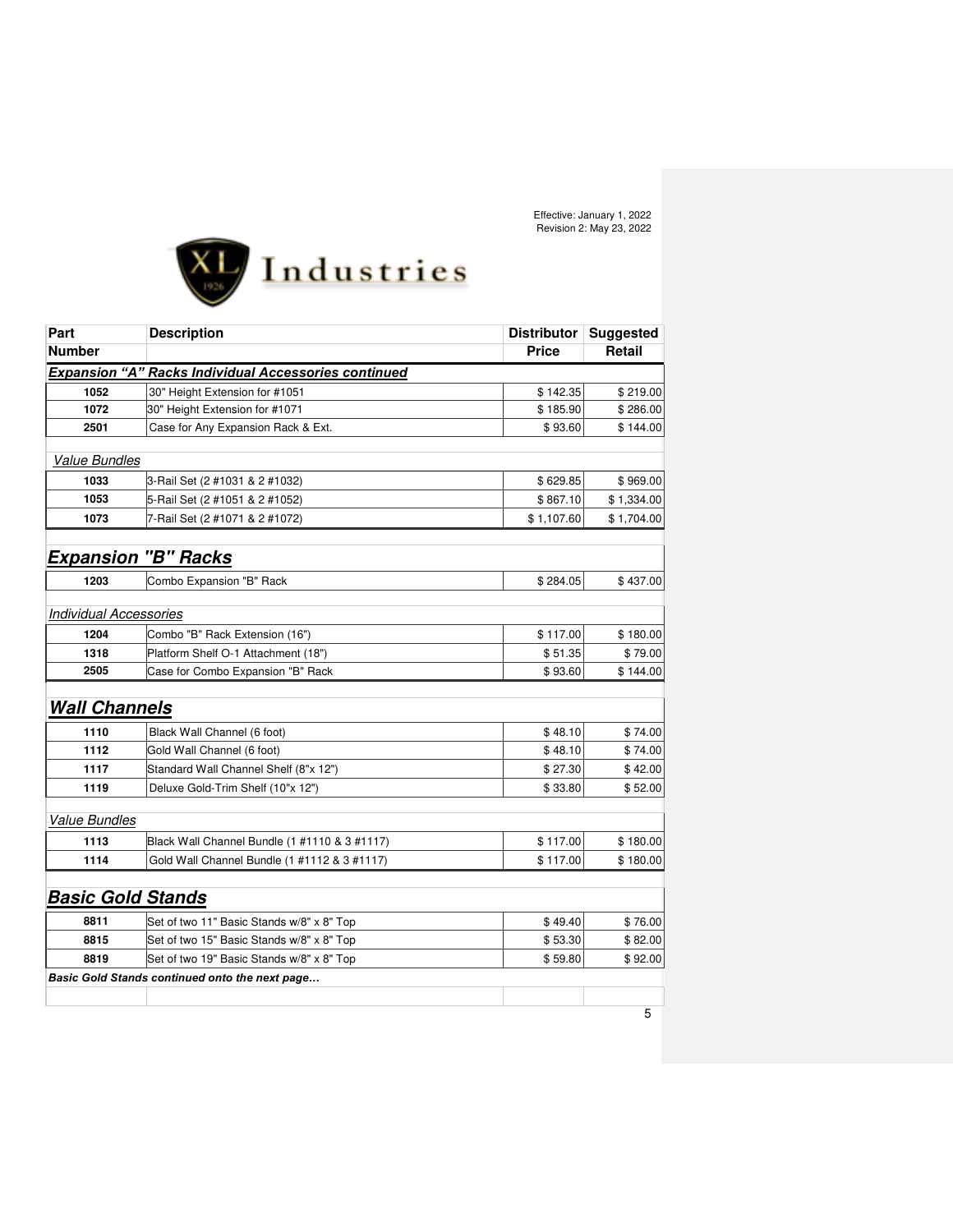

| <b>Number</b><br><b>Gold Stands continued</b><br>8823<br>8827 | Set of two 23" Basic Stands w/8" x 8" Top                          | <b>Price</b> | Retail   |
|---------------------------------------------------------------|--------------------------------------------------------------------|--------------|----------|
|                                                               |                                                                    |              |          |
|                                                               |                                                                    |              |          |
|                                                               |                                                                    | \$65.00      | \$100.00 |
|                                                               | Set of two 27" Basic Stands w/8" x 8" Top                          | \$70.20      | \$108.00 |
| 8831                                                          | Set of two 31" Basic Stands w/8" x 8" Top                          | \$75.40      | \$116.00 |
| 8835                                                          | Set of two 35" Basic Stands w/8" x 8" Top                          | \$79.30      | \$122.00 |
| 8839                                                          | Set of two 39" Basic Stands w/8" x 8" Top                          | \$84.50      | \$130.00 |
| 8843                                                          | Set of two 43" Basic Stands w/8" x 8" Top                          | \$89.70      | \$138.00 |
| 8911                                                          | Set of two 11" Basic Stands w/12"x 12" Top                         | \$59.80      | \$92.00  |
| 8915                                                          | Set of two 15" Basic Stands w/12"x 12" Top                         | \$65.00      | \$100.00 |
| 8919                                                          | Set of two 19" Basic Stands w/12"x 12" Top                         | \$70.20      | \$108.00 |
| 8923                                                          | Set of two 23" Basic Stands w/12"x 12" Top                         | \$75.40      | \$116.00 |
| 8927                                                          | Set of two 27" Basic Stands w/12"x 12" Top                         | \$79.30      | \$122.00 |
| 8931                                                          | Set of two 31" Basic Stands w/12"x 12" Top                         | \$84.50      | \$130.00 |
| 8935                                                          | Set of two 35" Basic Stands w/12"x 12" Top                         | \$89.70      | \$138.00 |
| 8939                                                          | Set of two 39" Basic Stands w/12"x 12" Top                         | \$94.90      | \$146.00 |
| 8943                                                          | Set of two 43" Basic Stands w/12"x 12" Top                         | \$98.80      | \$152.00 |
| <b>Value Bundles</b>                                          |                                                                    |              |          |
| 8860                                                          | Six Shortest Stands (8811 thru 8831) w/8" Tops                     | \$167.70     | \$258.00 |
| 8890                                                          | All Nine Stands w/8" Tops                                          | \$282.10     | \$434.00 |
| 8960                                                          | Six Shortest Stands w/12" Tops                                     | \$195.65     | \$301.00 |
| 8990                                                          | All Nine Stands w/12" Tops                                         | \$323.70     | \$498.00 |
|                                                               |                                                                    |              |          |
| <b>Individual Accessories</b>                                 |                                                                    |              |          |
| 1608                                                          | Additional 8" Top                                                  | \$14.30      | \$22.00  |
| 1612                                                          | <b>Additional 12" Top</b>                                          | \$20.80      | \$32.00  |
| 2541                                                          | <b>Case for Nine Basic Stands</b>                                  | \$61.10      | \$94.00  |
| 2532                                                          | Case for Tops (Holds 8" or 12")                                    | \$52.00      | \$80.00  |
| 2600                                                          | Storage Rack (Holds 9 Stands)                                      | \$59.80      | \$92.00  |
|                                                               | <b>Portable Urn Display(Ladder Rack)</b>                           |              |          |
| 1220                                                          | Urn Display Rack Value Bundle: 1 #1222, 1 #1223, 1 #1227 & 1 #1229 | \$260.00     | \$400.00 |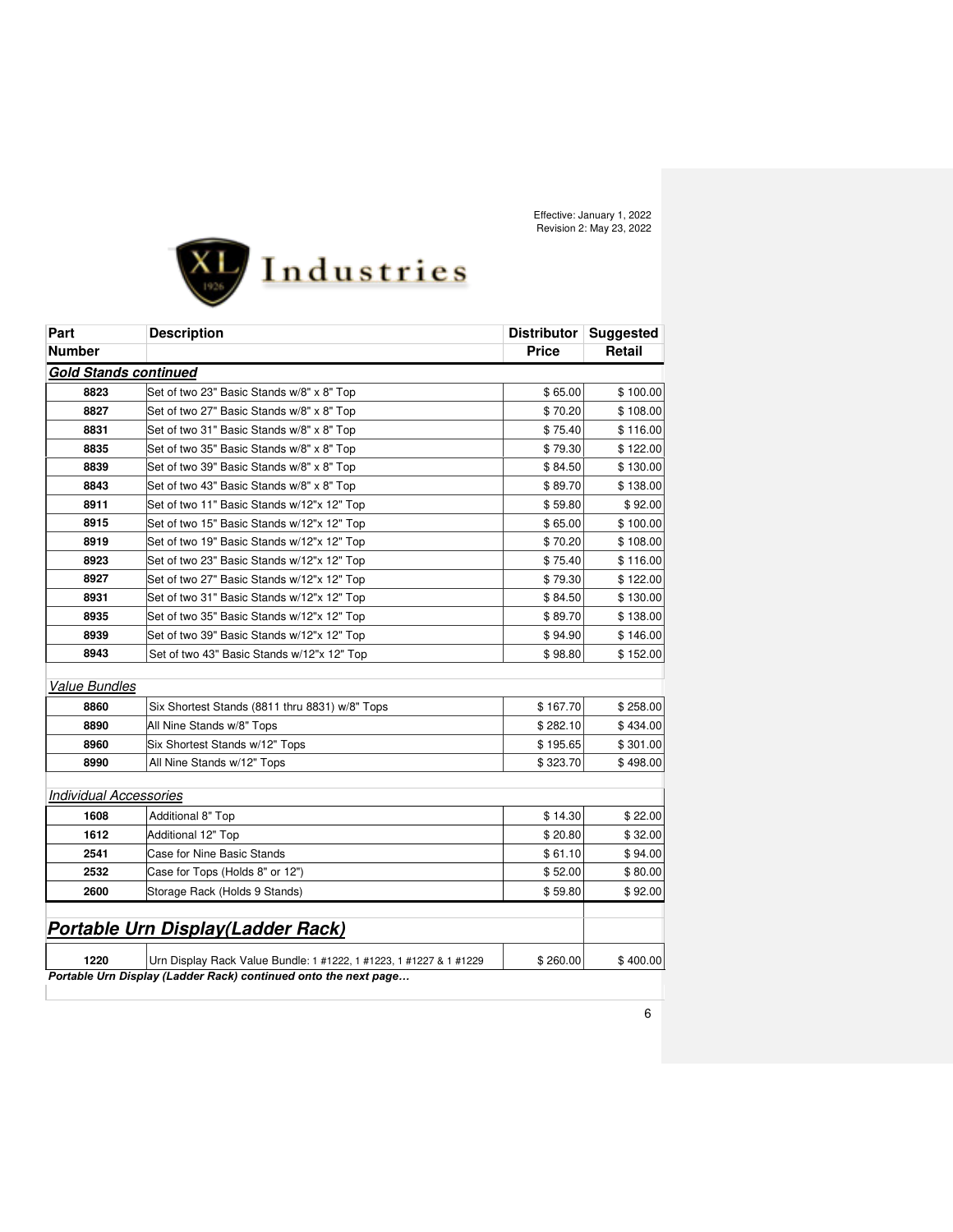

| Part                          | <b>Description</b>                           | <b>Distributor</b> | <b>Suggested</b> |
|-------------------------------|----------------------------------------------|--------------------|------------------|
| <b>Number</b>                 |                                              | <b>Price</b>       | <b>Retail</b>    |
|                               | Portable Urn Display (Ladder Rack) continued |                    |                  |
|                               | <b>Individual Products and Accessories</b>   |                    |                  |
| 1222                          | Urn Display Base Ladder Rack                 | \$113.75           | \$175.00         |
| 1223                          | Urn Display Floral Rack                      | \$107.25           | \$165.00         |
| 1227                          | Heavy Duty Urn Shelf                         | \$52.65            | \$81.00          |
| 1229                          | Portrait Mounting Set                        | \$44.20            | \$68.00          |
| 2627                          | Case for Urn Display Bundle                  | \$70.85            | \$109.00         |
| <b>Folding Display Table</b>  |                                              |                    |                  |
| 5300                          | Folding Display Table Set-Burgundy Drape     | \$224.25           | \$345.00         |
| 5301                          | Folding Display Table Set-Blue Drape         | \$224.25           | \$345.00         |
| 5302                          | <b>Folding Display Table Set-Green Drape</b> | \$224.25           | \$345.00         |
| 5303                          | Folding Display Table Set Gold Drape         | \$224.25           | \$345.00         |
|                               | <b>Individual Products and Accessories</b>   |                    |                  |
| 5305                          | Folding Display Table-Only                   | \$150.80           | \$232.00         |
| 5310                          | Display Table Drape (Burgundy)               | \$89.70            | \$138.00         |
| 5311                          | Display Table Drape (Blue)                   | \$89.70            | \$138.00         |
| 5312                          | Display Table Drape (Green)                  | \$89.70            | \$138.00         |
| 5313                          | Display Table Drape (Gold)                   | \$89.70            | \$138.00         |
| 5309                          | Protective Plexiglass (16"x 24")             | \$24.05            | \$37.00          |
| 2530                          | Case for Display Table Set                   | \$61.10            | \$94.00          |
| <b>Pole Rack</b>              |                                              |                    |                  |
| 1906                          | Pole Rack (84" floor to ceiling)             | \$200.20           | \$308.00         |
| 1907                          | Pole Rack Extension                          | 2.00/inch          | $3.10$ /inch     |
| Value Bundle                  |                                              |                    |                  |
| 1916                          | Pole Rack Set (incl. 6 #1318)                | \$428.35           | \$659.00         |
| <b>Individual Accessories</b> |                                              |                    |                  |
| 1318                          | Platform Shelf O-1 Attachment (18")          | \$51.35            | \$79.00          |
|                               |                                              |                    |                  |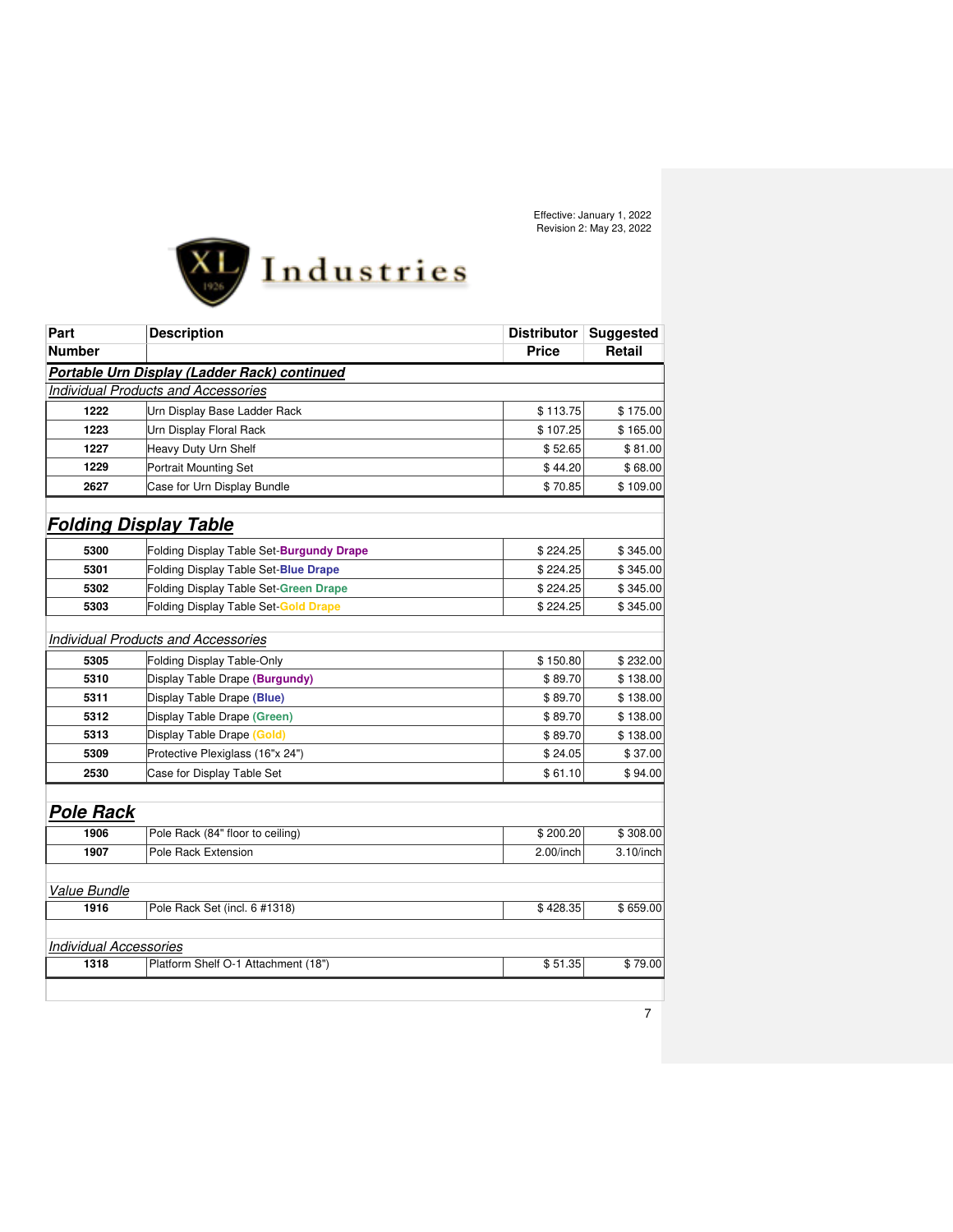

| Part                           | <b>Description</b>                             | <b>Distributor</b> | <b>Suggested</b> |
|--------------------------------|------------------------------------------------|--------------------|------------------|
| <b>Number</b>                  |                                                | <b>Price</b>       | <b>Retail</b>    |
| <b>Nesting Stands</b>          |                                                |                    |                  |
| 8208                           | Set of two 8" Nesting Stands                   | \$40.30            | \$62.00          |
| 8214                           | Set of two 14" Nesting Stands                  | \$53.30            | \$82.00          |
| 8220                           | Set of two 20" Nesting Stands                  | \$66.30            | \$102.00         |
| 8226                           | Set of two 26" Nesting Stands                  | \$88.40            | \$136.00         |
| 8232                           | Set of two 32" Nesting Stands                  | \$98.80            | \$152.00         |
| 8238                           | Set of two 38" Nesting Stands                  | \$131.30           | \$202.00         |
| 8244                           | Set of two 44" Nesting Stands                  | \$145.60           | \$224.00         |
| <b>Value Bundles</b>           |                                                |                    |                  |
| 8250                           | Set of Five Shortest Stands (8208 thru 8232)   | \$143.00           | \$220.00         |
| 8270                           | Set of All Seven Stands (8208 thru 8244)       | \$217.10           | \$334.00         |
| <b>Casket Racks</b>            |                                                |                    |                  |
| 1120                           | Open Casket Rack with Hooks                    | \$211.90           | \$326.00         |
| 1121                           | Open Casket Rack without Hooks                 | \$211.90           | \$326.00         |
| 1122                           | #1120 with Case                                | \$260.00           | \$400.00         |
| 1123                           | #1121 with Case                                | \$260.00           | \$400.00         |
| 1125                           | Casket "J" Rack                                | \$85.15            | \$131.00         |
| <b>Individual Accessories</b>  |                                                |                    |                  |
| 2602                           | Carrying Case for #1120 or #1121               | \$54.60            | \$84.00          |
| <b>Miscellaneous</b>           |                                                |                    |                  |
| 2200                           | Customizable 4-Leg Stand                       | \$121.55           | \$187.00         |
| 1011                           | Wedding / Gothic Arch                          | \$383.50           | \$590.00         |
| <b>Replacement Parts</b>       |                                                |                    |                  |
| <b>Portable Register Stand</b> |                                                |                    |                  |
| 40406                          | Top with Plate and Rosette Casting             | \$87.10            | \$134.00         |
| 40407                          | <b>Stand Only</b>                              | \$100.10           | \$154.00         |
|                                | Replacement Parts continued onto the next page |                    |                  |